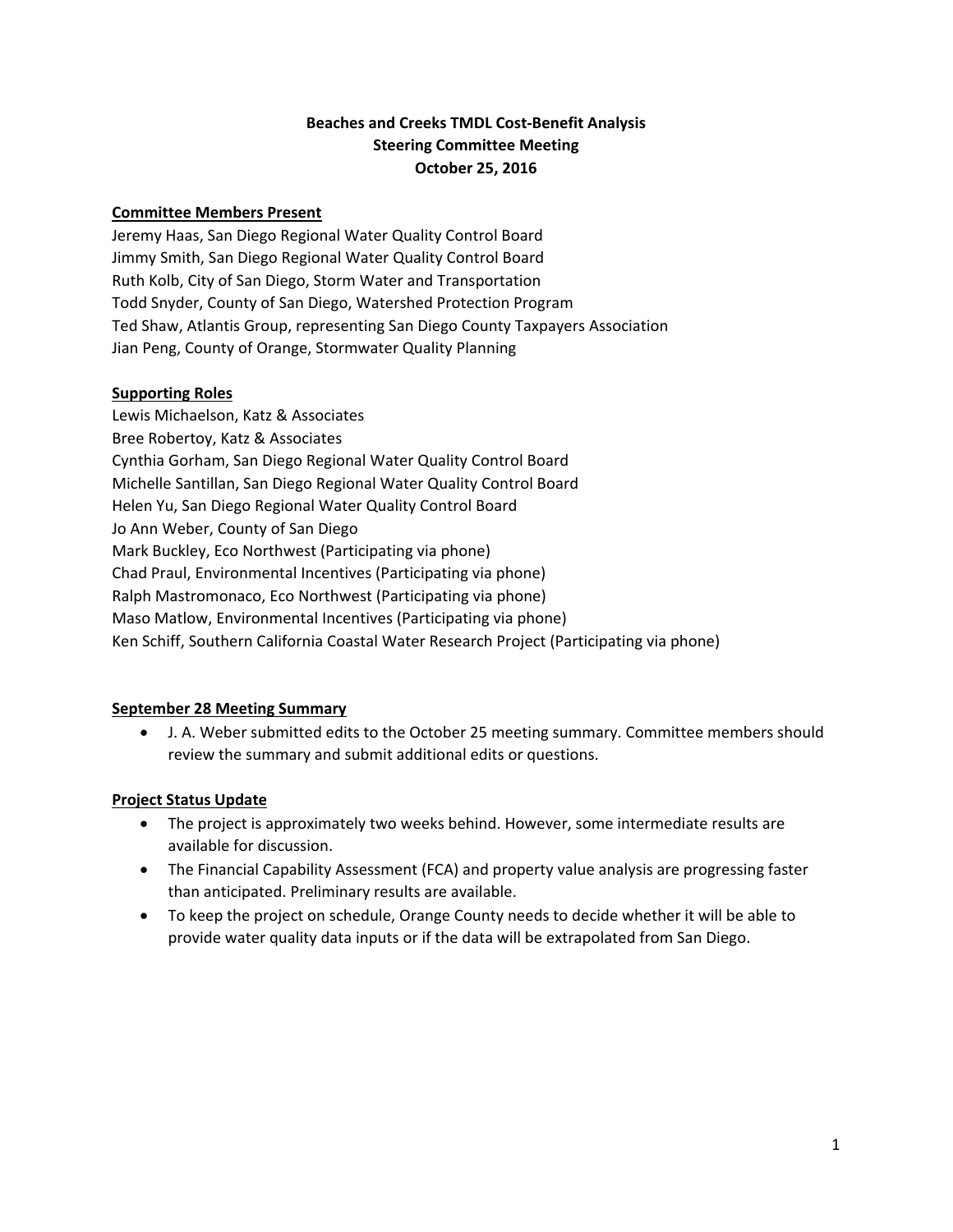#### **Financial Capability Assessment Review**

- A screening FCA is being conducted for San Diego County, which will determine the total financial burden of water services (measured in cost per household) on residents and ability to pay based on median household income. Initial results show the financial impact is low, however wastewater and stormwater costs are not included in the assessment yet.
- Some analyses that would be included in a full FCA are not scoped to be performed as part of this project. While the screening FCA is a robust analysis, the analyses completed in the full FCA would provide a deeper understanding of the financial impact. The limitations of performing a screening FCA, as opposed to a full FCA, are to be clearly stated in the final CBA document.

#### *Discussion*

- T. Snyder: What is the cutoff for mid‐range financial impact?
	- o Mid‐range financial impact is more than 2 percent of median household income. The thresholds are determined by the Environmental Protection Agency.
- R. Kolb: Typically, a FCA would include just wastewater and stormwater costs. Water service costs could be included if water services are provided by the same organization.
	- o J. Haas: The only reason for this analysis is to determine whether an extended TMDL compliance timeline is warranted. Financial burden needs to be put in clear context.
- T. Snyder: Will current and projected stormwater and wastewater fees be included?
	- o Yes. Projected stormwater costs will be pulled from the Water Quality Improvement Plans developed, based on current regulations.
- J. Smith: The final document should show the financial burden as compared to other regions. It should also be broken down by categories of cost (e.g., wastewater or stormwater).
	- o T. Snyder: To respect the scope of the project, maybe the San Diego County Water Authority (SDCWA) can provide information regarding how water service costs in San Diego County compare to other regions.
- H. Yu: Is it possible to ask SDCWA for a list of what is included in the water service costs they provided for the assessment?
	- o The breakdown of costs will be clearly identified.
- J. Smith: Why were south Orange County data not included? Does it bias our results? It needs to be clearly indicated that Orange County was excluded and that it may have an impact on the analysis.
	- o R. Kolb: It would be difficult to pull out cost data for a portion of Orange County's watershed.

# *Next Steps*

- The consultant will contact the SDCWA to check their assumptions.
- Data from stormwater and wastewater agencies will be identified, gathered and added to the FCA.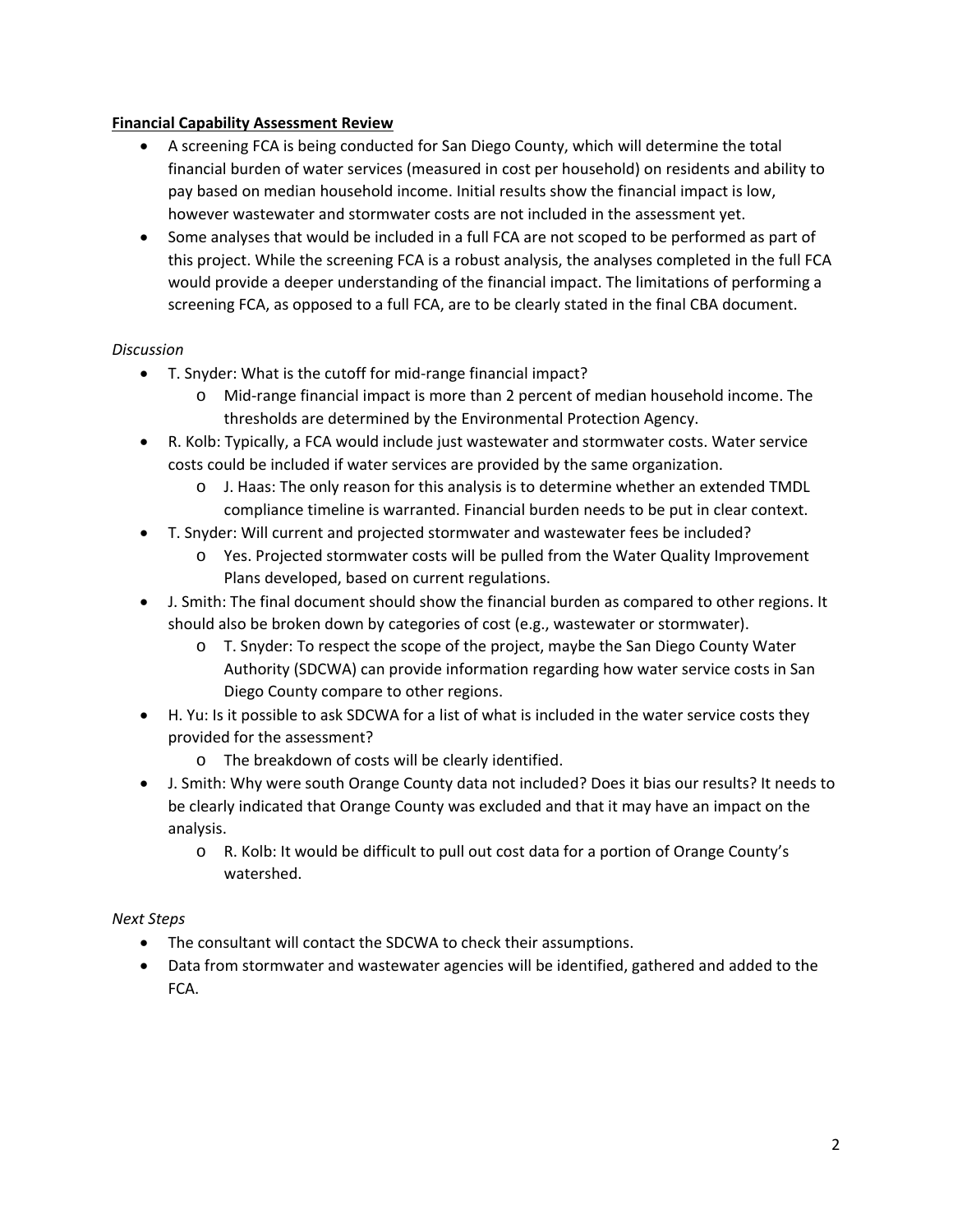# **Hedonic Model Review**

- The consultant is building a hedonic model that includes properties up to two miles from the beach. The model considers neighborhood characteristics (e.g., school quality), square footage, beach grades and weather.
- The model does not show responsiveness to water quality for all homes, but it does show responsiveness for homes worth more than \$1 million.
- The hedonic analysis will not necessarily produce results that will be additive to public health, but it might reveal a benefit that could be further explored in the CBA.

# *Discussion*

- T. Shaw: I continue to struggle with this approach. Imperial Beach and Oceanside are less desirable because of proximity to border and Camp Pendleton, respectively. Schools are very different in those areas than those in Point Loma. I have doubts about controlling for those factors to get information about water quality.
- H. Yu: This model shows correlation, not causation. There is a difference between statistical significance and true existence.
	- o R. Mastromonaco: The model shows causation, not correlation. It is a regression model based on observed data. The fact that schools are very different depending on the area has been explicitly controlled for. Homes worth \$1-3 million do exist in areas with midgrade beaches (e.g., Encinitas), not just in high‐grade beach areas.
- J. Haas: It is important for the report to acknowledge that benefits aren't spread evenly across the region and extrapolation won't apply everywhere.
- J. Smith: I would like to see the validation step of the model. If there is confidence in the model, then we would want to use it in the final report.
- T. Snyder: Imperial Beach should not be included in the model because it is not part of the Rec‐1 TMDL.

# *Next Steps*

• The consultant will refine the model and provide a list of controlled factors, a scatter plot graph and an explanation of linear regression to the committee. The committee will then decide how to use the hedonic analysis.

# **Beach Attendance Model Review**

- The beach attendance model analyzes attendance at Rec‐1 TMDL beaches, broken down by recreation type. Beach attendance was modeled as a function of day, week, month and weather factors.
- There was a substantial set of data to work with, taken from daily lifeguard beach attendance counts and the Surfer Health Study. The study will model total changes, then estimate the total value of recreation, which translates into public health benefit.
- The Surfer Health Study looks only at Ocean Beach and Tourmaline Beach. Surf condition information was also pulled from surflinecondition.com to control for surf conditions in the model.
- Imperial Beach showed a drop in attendance that is statistically significant up to five days after a wet weather event. Encinitas showed a drop in attendance that is statistically significant up to